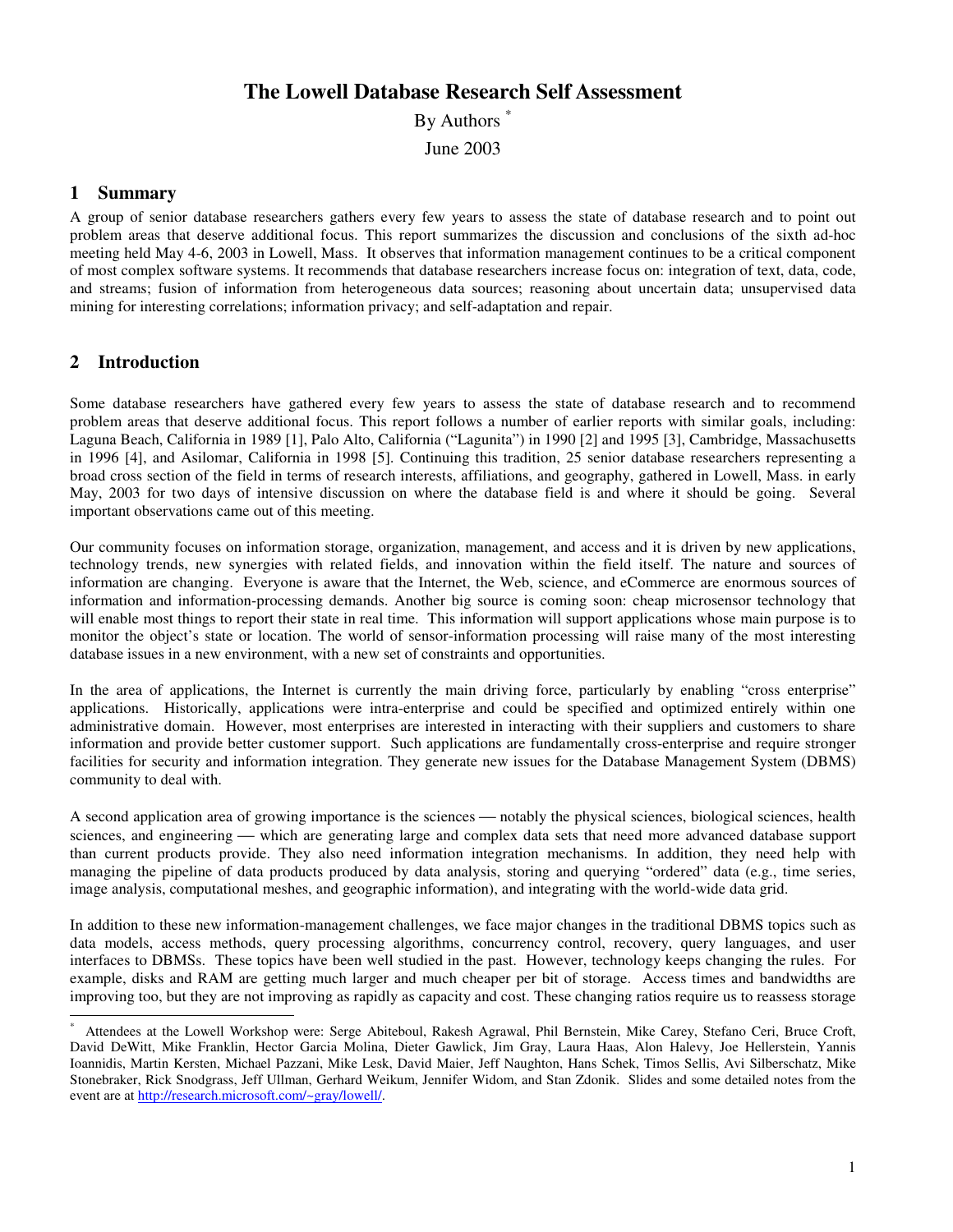management and query-processing algorithms. In addition, processor caches have exploded in size and levels, requiring DBMS algorithms to be cache-aware. These are but two examples of technological change inducing a reassessment of previous algorithms in light of the new state of affairs.

Another driver of database research is the maturation of related technologies. For example, over the past decade, data-mining technology has become an important component of database systems. Web search engines have made information retrieval a commodity that needs to be integrated with classical database search techniques. Many areas of artificial intelligence are producing components that could be combined with database techniques; for example these components allow us to handle speech, natural language, reasoning with uncertainty, and machine learning.

Participants noted that it is a popular undertaking these days to propose "grand challenges" for various fields of computer science. Each grand challenge is a problem that cannot be solved easily, and is intended as a "call to action" for a given field, such as The Information Utility [5] and Building Systems With Billions of Parts [6]. We all agreed that we could define more grand challenges. In fact, we discussed a few, notably the personal information manager  $\frac{1}{2}$  a database that could store, organize and provide access to all of a person's digitally-encoded information for a lifetime. But in the end, we decided that focusing on a single grand challenge was inappropriate, since information management technology is a critical component in most, if not all, of the proposed computer-science grand challenges. Moreover, many of those information-management challenges are well beyond the state of the art. The existing grand challenges are a full-employment act for the database community — we decided not to add any more.

During the two days, we noted many new applications, technology trends, and synergies with related fields that affect information management. In aggregate, these issues require a new information-management infrastructure that is different from the one used today. Hence, Section 2 surveys the components of this infrastructure. Section 3 presents a short discussion of the topics that generated controversy during the meeting, and a statement of next steps that can be taken to move the new information management infrastructure closer to reality.

## **3 Next Generation Infrastructure**

This section discusses the various infrastructure components that require new solutions or are novel in some other way.

### **3.1 Integration of Text, Data, Code, and Streams**

The DBMS field has always focused on capturing, organizing, storing, analyzing, and retrieving structured data. Until recently, there was limited interest in extending a DBMS to also manage text, temporal, spatial, sound, image, or video data. However, the Web has clearly demonstrated the importance of these more sophisticated data types. The general problem is that as systems add capabilities, it is hard to make these additions "cleanly." Rather, there is a tendency to do the minimum necessary to have the most important of the desired new features. As a result, these extensions tend create "second-class citizens" — objects not useable in all of the contexts where the traditional "first-class citizens" of a DBMS (integers, character strings, etc.) may appear. Here are some examples where rethinking the way we handle certain elements could improve the usability of a system.

Object Oriented (OO) and Object-relational (OR) DBMSs showed how text and other data types can be added to a DBMS and how to extend the query language with functions that operate on these extended data types. Current database systems have taken their first steps toward supporting queries across text and structured data; but they are still inadequate for integrating structured data retrieval with the probabilistic-reasoning characteristic of information retrieval. To do better, we need a fresh approach to both data models and the query language required to access both text and data. At the very least, probabilistic reasoning and other techniques for managing uncertainty must become first-class citizens of the DBMS.

Likewise, a major addition to recent DBMSs is their ability to add user-defined procedures to the query language. This approach allows one to add a new data type along with its behavior (methods). Unfortunately, this approach makes procedures second class citizens. We would like to see code become a first-class citizen of the DBMS, as well.

Triggers and active databases are another source of executable code inside a DBMS. Often, one wants to be alerted if a specific database condition becomes satisfied or a certain event occurs. If there are millions of such conditions, it is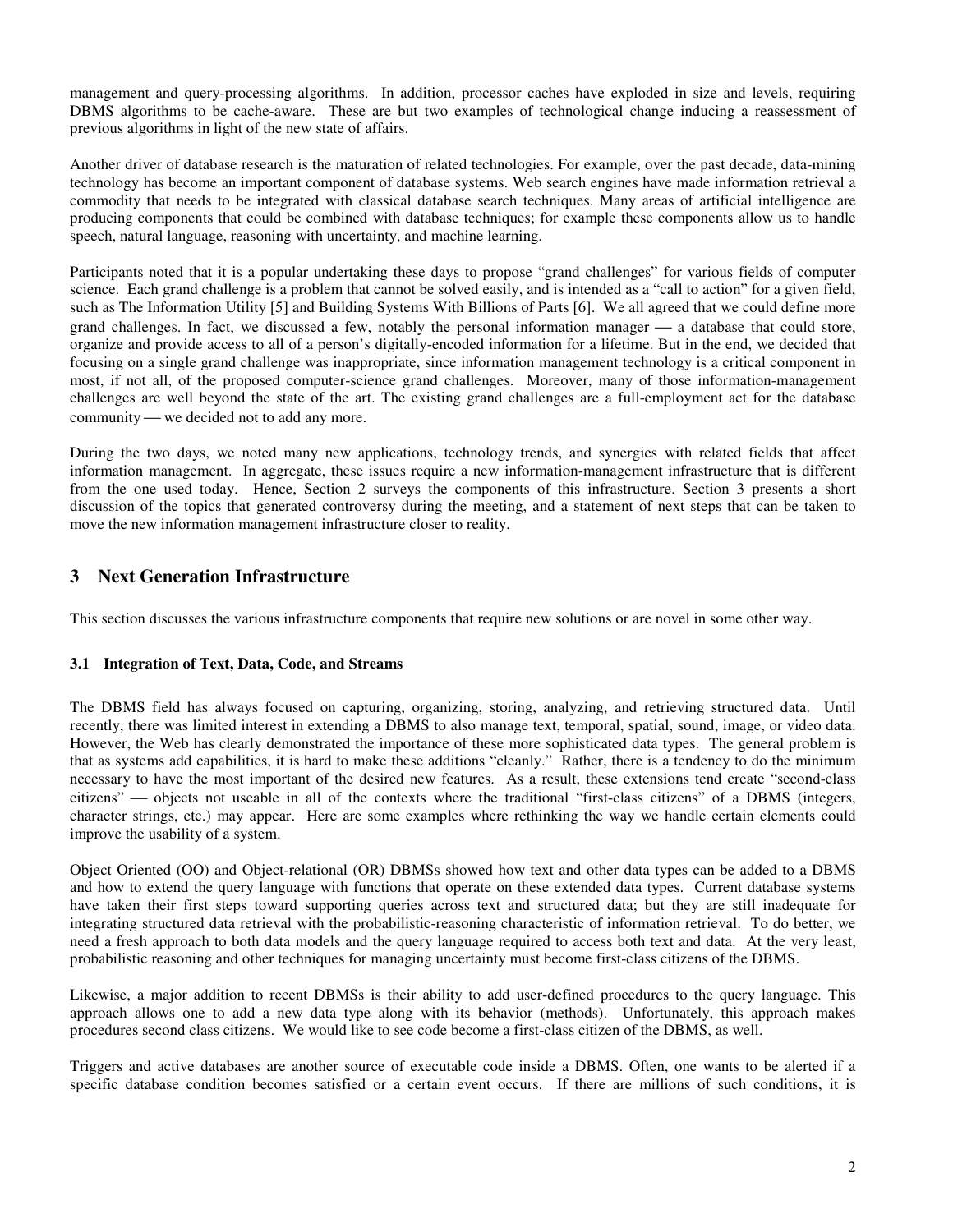inefficient or even infeasible to poll the database periodically, to see which of the conditions are true. Rather, one wants to specify the monitoring condition to the DBMS and then have the DBMS alert the user asynchronously if the indicated condition becomes true. Commercial vendors have added triggers and alerters to their products, and there has been considerable research on how to make such facilities scalable. However, triggers and alerters have been grafted onto existing DBMS architectures. While it is not feasible to reason completely about code in the general case, it would be useful to have ways for the DBMS to do simple, perhaps only syntactic, reasoning about code objects. For instance, we could hope for the ability to find all code that depends upon a given database object.

We expect that several emerging application classes will force data streams to become a first-class part of the DBMS as well. The imminent arrival of commercial microsensor devices at low cost will enable new classes of "monitoring" DBMS applications. It will become practical to tag every object of importance with a sensor that will report its state in real time. For example, instead of attaching a property tag to items such as laptop computers and projectors, one will attach a sensor. In this case, one can query a monitoring system for the location of a lost or stolen projector. Such monitoring applications will be fed "streams" of sensor information on objects of interest. Such streams will put new demands on DBMSs in the areas of high performance data input, time-series functionality, maintenance of histories, and efficient queue processing. Presumably, commercial DBMSs will try to support monitoring applications by grafting stream processing onto the traditional structureddata architecture.

Lastly, there is a new form of science emerging. Each scientific discipline is generating huge data volumes, for example, from accelerators (physics), telescopes (astronomy), remote sensors (earth sciences), and DNA microarrays (biology). Simulations are also generating massive datasets. Organizing, analyzing and summarizing these huge scientific datasets stands as a real DBMS challenge. So is the positioning and transfer of data among various processing and analysis routines distributed through a grid, which requires knowledge of the overall structure of the processing chain and the needs and behavior of each module in it. It will require an integration of data and procedures that allows complex objects and advanced data analysis to be integrated with the DBMS.

In our opinion, it is time to stop grafting new constructs onto the traditional architecture of the past. Instead, we should rethink basic DBMS architecture with an eye toward supporting:

- Structured data
- Text, space, time, image, and multimedia data
- Procedural data, that is data types and the methods that encapsulate them
- Triggers
- Data streams and queues

as co-equal first-class components within the DBMS architecture — both its interface and its implementation — rather than as afterthoughts grafted onto a relational core.

The participants suggested that it would be better for the research community to start with a clean sheet of paper in many cases. Attempts to add these capabilities to, SQL, XML Schema and XQuery, are likely to result in unwieldy systems that lack a coherent core. Because of their forced dependence on prior standards, we believe strongly that XML Schema and XQuery are already too complex to be the basis for this sort of new architecture. The self-describing record format is a great idea for communication of information, but it is not especially convenient for the DBMS we envision, where procedures, text, and structured data are co-equal participants. Lastly, a new information architecture cannot be burdened by the political compromises of the past. We believe that vendors will pursue the extend-SQL and extend-XML strategies, to improve their existing products incrementally. By contrast, the research community should explore a reconceptualization of the problem.

A start on such an architecture should be a five-year goal for our community. As a concrete milestone, we look for several substantial prototypes before the next meeting of our ad-hoc group.

### **3.2 Information Fusion**

Enterprises have tackled information integration inside their semantic domains for more than a decade. The typical approach is to extract operational data, transform the resulting data into a common schema, and then load the result into a data warehouse for subsequent querying. In this mode, information integration is performed in advance, typically by an extracttransform-load (ETL) tool to build the data warehouse and data marts. This is a feasible approach within an enterprise with a few dozen operational systems under the control of a single corporation.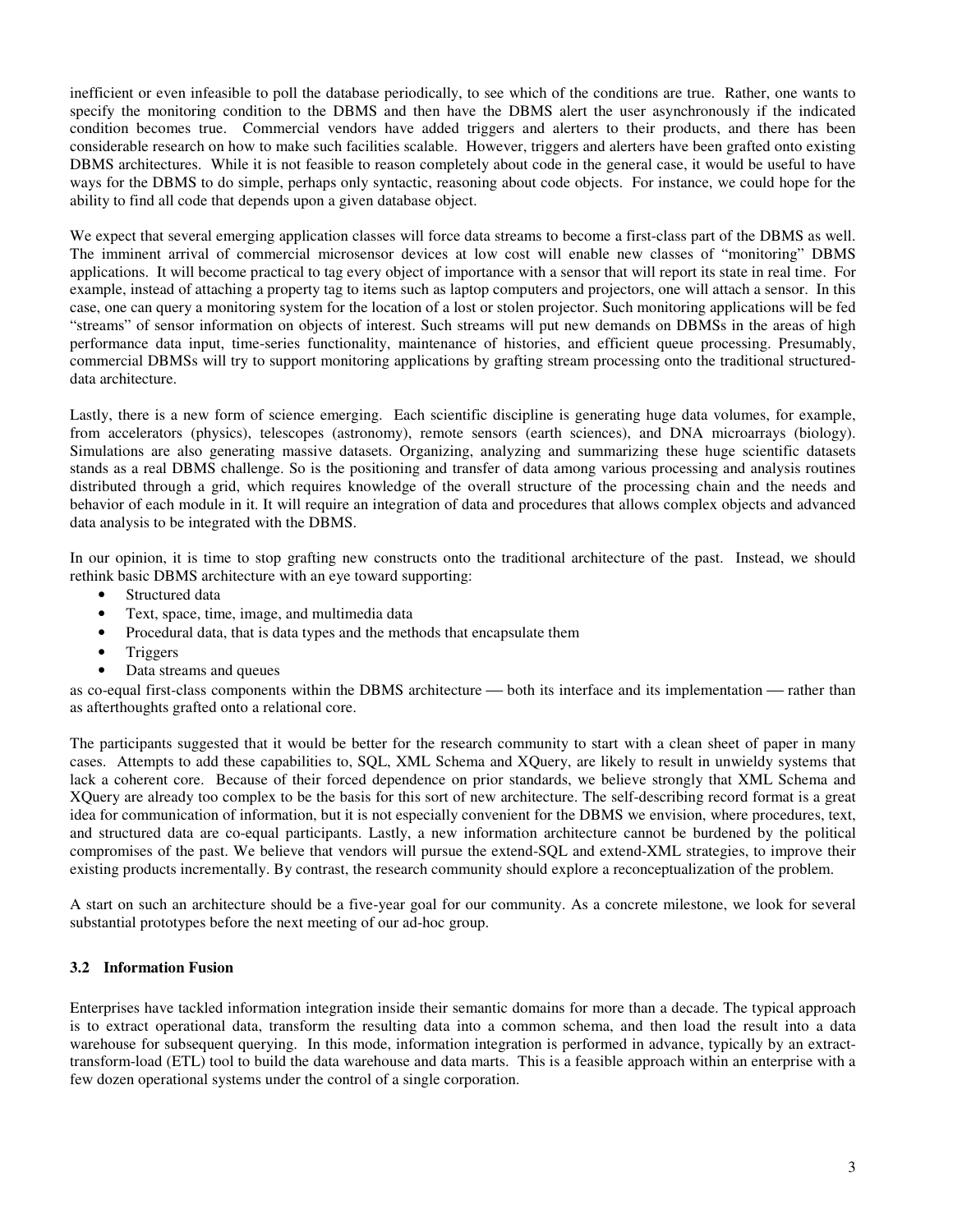The Internet completely breaks this extract-transform-load paradigm. There is now a need to perform information integration among different enterprises, often on an ad-hoc basis. Few organizations will allow outside entities to extract all of the data from their operational systems, so the data must stay at the sources and be accessed at query time. Some commercial products do this task today, but with a relatively-small, static set of sources within one enterprise.

As mentioned earlier, sensor networks and the new science will be generating huge datasets. These sensors and datasets will be distributed throughout the world, and can come and go dynamically. This breaks the traditional information integration paradigm, since there is no practical way to apply an ETL tool to each such occurrence.

Therefore, one must perform information integration on-the-fly over perhaps millions of information sources. The DBMS research community has investigated federated data systems for many years. The first of these reports [1] talked extensively about the problem. However, the thorny question of semantic heterogeneity remains. Any two schemas that were designed by different people will never be identical. They will have different units (your salary is in Euros, mine is in dollars), different semantic interpretations (your salary is net including a lunch allowance, mine is gross), and different names for the same thing (Samuel Clemens is in your database but Mark Twain is in mine). A semantic-heterogeneity solution capable of deployment at web scale remains elusive. Our community must seriously focus on this issue, or cross-enterprise information integration will remain a pipe dream. The same problem is being investigated in the context of the semantic Web. Collaboration by groups working on these and other related problems, both inside and outside the database community, is important.

There are many other difficult problems to be solved before effective web-scale information integration becomes a reality. For example, current federated query execution systems send subqueries to every site that might have data relevant to answer a query, thereby giving a complete answer to every query. At web scale, this is infeasible and query execution must move to a probabilistic world of evidence accumulation and away from exact answers. As another example, conventional information integration tacitly assumes that the information in each database can be freely shared. When information systems span autonomous enterprises, query processing must be done such that each database reveals only the minimal information necessary to answer the query and in conformance with its security policy. A third example is tying information integration to monitoring applications that span multiple data sources. For example, let me know when any of my mileage plans is giving bonuses on hotel stays for chains that have hotels near the sites of conferences or meetings I will be attending.

### **3.3 Sensor Data and Sensor Networks**

Sensor networks consist of very large numbers of low-cost devices, each of which is a data source, measuring some quantity: the object's location, or the ambient temperature, for example. We mentioned before that these networks provide important data sources and create new data-management requirements. For instance, these devices will generally be self-powered, wireless devices. Such a device draws far more power when communicating than when computing. Thus, when querying the information in the network as a whole, it will often be preferable to distribute as much of the computation as possible to the individual nodes. In effect, the network becomes a new kind of database machine, whose optimal use requires operations to be pushed as close to the data as possible.

Query execution on sensor networks requires a new capacity: the ability to adapt to rapidly changing configurations, such as sensors that die or disconnect from the network. The query plan needs to change as the network changes, a capability we do not see among database systems today.

Sensors also suggest the need to deal with more complex forms of information integration. A common case is when sensors are not completely calibrated. A value from a sensor needs to be interpreted in the light of what other sensors are saying. A more complex matter is that the goal of sensor-data processing may be to deduce a very high-level fact from very low-level signals. For instance, we may want to combine heat, sound, and vibration sensors to locate a person nearby.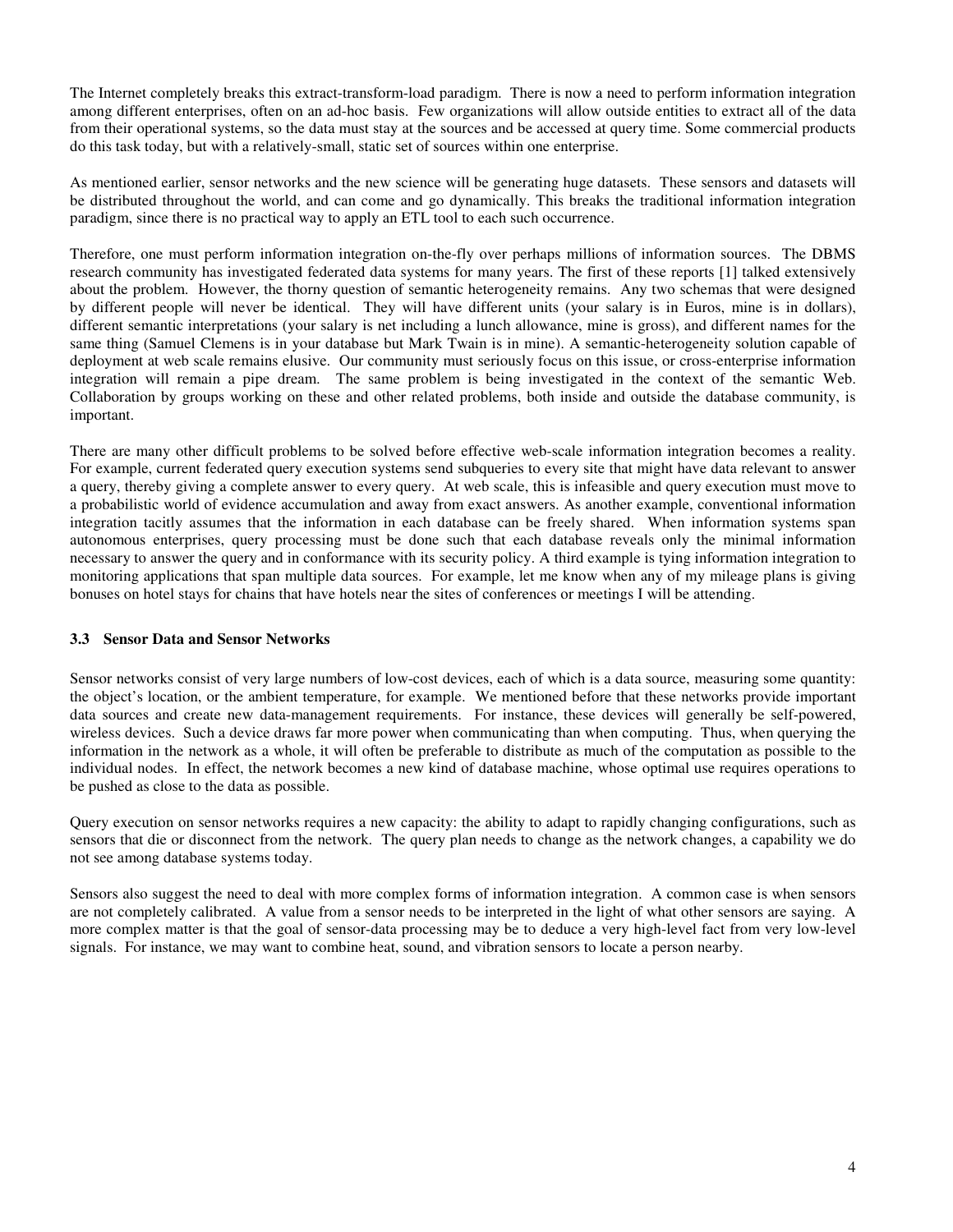#### **3.4 Multimedia Queries**

Obviously, the amount of multimedia data (pictures, video, audio, etc.) is increasing dramatically. A challenge to our community is to create easy ways to analyze, summarize, search, and view the "electronic shoebox" of a person's multimedia information. The challenge ranges from Vannevar Bush's Memex [8] vision to the prosaic task of preparing a multimedia presentation about the children for Aunt Betsy. Any of these goals requires much better facilities for managing multimedia information than are available today.

#### **3.5 Reasoning about Uncertain Data**

Traditional DBMSs were applied to business data processing, which typically focused on numbers and character strings. In those application areas, data elements are precise quantities like address, quantity on hand, balance, status, and delivery date. As a result, current DBMSs have no facilities for either approximate data or imprecise queries.

When one leaves business data processing, essentially all data is uncertain or imprecise. Scientific measurements have standard errors. Location data for moving objects involves uncertainty in current position. Sequence, image, and text similarity are approximate metrics. To analyze imprecision, the "lineage" (or "provenance") of the data must be tracked, since a scientist needs to know where the data came from (the instruments, the settings of those instruments) and what cleaning, rescaling, remodeling, etc. was done subsequently to arrive at the data to be interpreted. Clearly DBMSs need builtin support for data imprecision.

As noted in previous sections, query processing must move from a deterministic model, where there is an exact answer for every query, to a stochastic one, where the query processor performs evidence accumulation to get a better and better answer to a user query. Users should also be able to ask imprecise queries and have the processing engine include this further source of uncertainty. Of course, with imprecise answers comes a duty for the system to characterize the accuracy offered, so users can understand whether or not the approximation is good enough for their needs. For instance, information retrieval systems measure precision and recall to help researchers understand how good an answer is.

#### **3.6 Personalization**

Several participants noted that query answers should depend on the profile of the person who is asking. The answer for a domain expert should be different from the answer for a novice. Relevance and relevance feedback should also depend on the person and the context. It should be possible for data at multiple sources that is organized for one purpose to be offered for other purposes. For example, health information that is organized for health-care providers should be personalized for individual use (e.g. hospital records, prescriptions, drug interaction information, family medical history, immunization records, dental records, and insurance claims). Mass personalization should be feasible in next-generation information systems. What is needed is a framework for including and exploiting appropriate metadata for such personalization.

Participants also noted that personalization and uncertainty leave one with a need to verify that the information system is producing a "correct" answer. For example, what happens if the information system is buggy and produces the wrong approximate or personalized answer?

### **3.7 Data Mining**

Historically, data mining has focused on efficient ways to discover models of existing data sets. These models must expose some useful aspect of the data, while obscuring details that are not useful for the intended application. Algorithms have been developed by many research communities to perform such operations as classification, clustering, association-rule discovery, and summarization. These techniques are now part of mainstream products from the major DBMS vendors. Today data mining and business intelligence is heavily used by Fortune 500 end users and by small applications alike. The success of current data mining tools has created a hunger for the next generation of tools: Fortune-500 warehouse users invariably point out that they have a single data mining query: "Tell me something interesting." They are glad to have the current crop of data mining tools, but they wish for tools that are better at generating these unexpected "pearls of wisdom."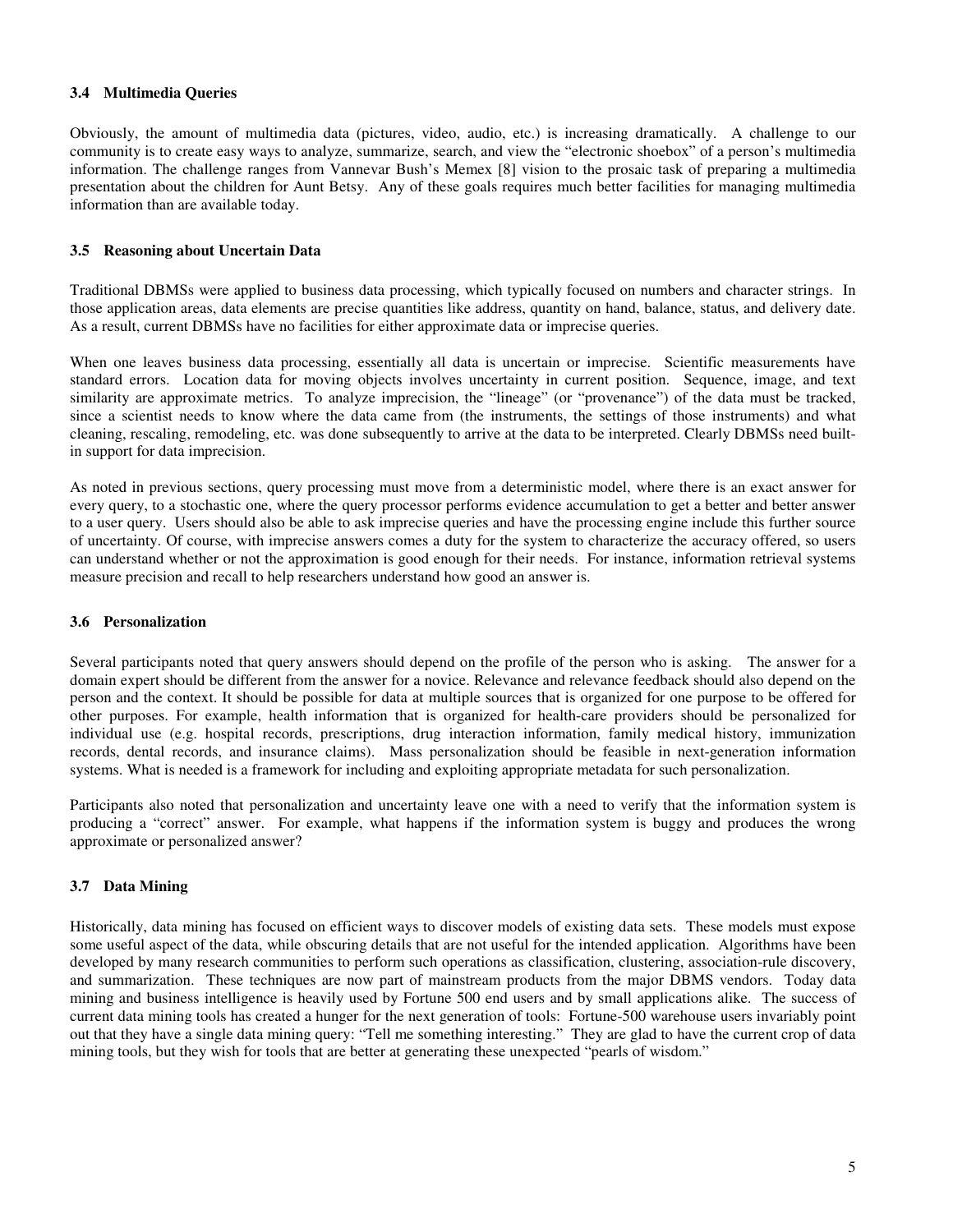A challenge for data-mining research is to develop algorithms and structures for sifting through the database looking for such pearls, while running in the background and consuming excess system resources. Another important challenge is to integrate data mining with querying, optimization, and other database facilities such as triggers. We hope that data mining moves in this direction and beyond algorithms for elementary operations. There was also a feeling that computer science and IT curricula should include more about the proper use of data-mining tools.

#### **3.8 Self Adaptation**

One of the consequences of the widespread use of DBMS technology is a shortage of competent database administrators. Modern DBMSs are much more complex than their counterparts of 20 years ago. Today, a database administrator (DBA) must understand disk partitioning, parallel query execution, thread pools, and user-defined data types. These concepts were not present in the systems of yesteryear. Put succinctly, current DBMSs are thought to be too hard to use. To address this shortcoming, the major vendors have all embarked on projects to simplify database administration.

Such projects have at least two components. First, current DBMSs have a large collection of tuning knobs. These allow an expert to extract the best performance from an operational system. Often, such tuning is done by the vendor's engineers, at great expense to the customer. Most systems engineers doing this tuning do not, in fact, have a deep understanding of the meaning of the knobs. Instead, they have seen many system configurations and workloads and carry a "crib sheet" of tuning parameters that had optimized other systems. When presented with a new environment, they reach for the crib sheet that is closest to the configuration at hand and use those settings.

It should be possible to perform tuning using a combination of a rule-based system and a database of knob settings and configuration data. There has been substantial progress in this direction, mostly by the vendors, in such areas as dynamic resource allocation, the selection of physical structures and, to some extent the selection of materialized views (redundant data maintained by the DBMS to speed up the execution of certain queries). In our opinion, the ultimate goal is "no knobs," where all tuning decisions are made automatically by the system, perhaps guided by default policies, such as the relative importance of response time and throughput, or by personal profiles that summarize user needs. Thus, more sophisticated models of user behaviors and workloads are a prerequisite for progress in this area. We believe it should be possible to achieve real no-knobs operation and recommend this goal as a major focus of the research community.

Many new applications that use DBMSs are going to require unattended operation. In addition to no-knobs tuning, the DBMS must be able to recognize internal malfunctions and malfunctions of communicating components, identify data corruption, detect application failures, and do something about them. Such capabilities require making the DBMS more selfaware and providing it with explicit models of the information system in which it participates.

### **3.9 Privacy**

The widespread adoption of the Internet has created a surge in information available about individuals. Moreover, there is plenty of horsepower available to perform correlations among databases. This convergence has led to an unprecedented amount of information that can be discovered about individuals. Mundane data, such as every address at which one has ever lived, is readily obtained. It appears easy to discover every person who has ever lived at a given address, making it easy to discover all the neighbors of any given person ever had. It is claimed that persons who rode on the same airplane flight can also be obtained. Furthermore, identity theft is a troubling national problem, since it is not hard to obtain vital records of deceased persons as well as information needed to apply for a credit card in a phony name.

Data-oriented security research was prevalent in the 1980's but has died down since then. We see a need to revitalize this subfield, but with a distinctly different orientation. Today, we need to address the concerns, policies and mechanisms to support multiple individual options and controls on information held by third parties. This collection of issues is likely to be quite different from those of the pre-Web security model of a single organization protecting its data from. While laws will continue to have an important role in addressing information privacy and related security issues, we can change the set of options available and reach better points in the space of privacy-security tradeoffs by advancing what is technically realizable.

Since much of this information correlation is performed by DBMSs, our community can work on security systems that include a component dealing with the prospective use to which the data will be put. Access decisions should be based not only on who is requesting the data but also on to what use it will be put. Moreover, declarative systems that specify the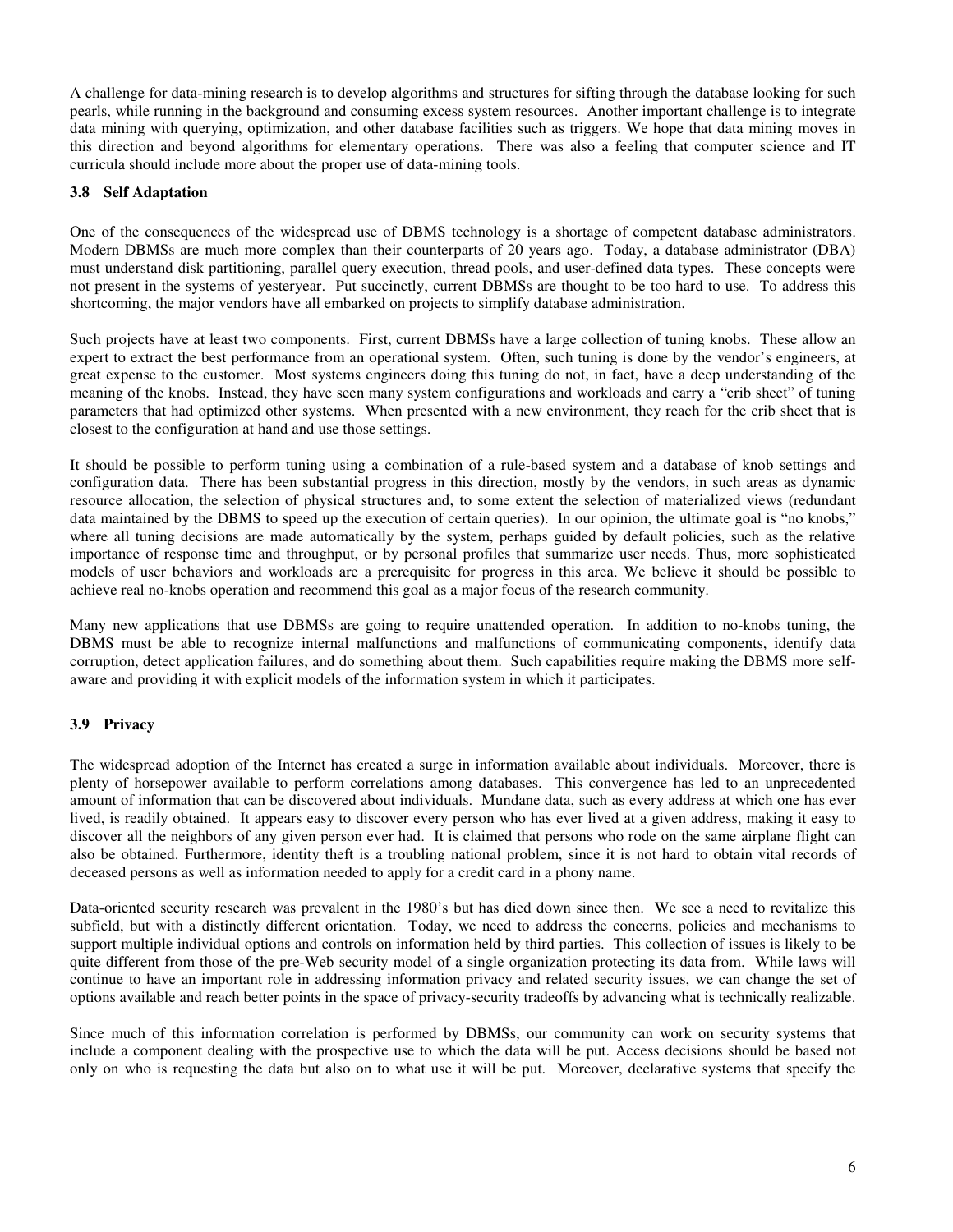purpose of the data request are something our community should be good at, since we have dealt with data-oriented declarative specifications for in other contexts.

#### **3.10 Trustworthy Systems**

Privacy is only one aspect of the broader issue of trustworthy systems that safely store data, protect it from unauthorized disclosure, protect it from loss, and make it always available to authorized users. There is increasing interest in digital rights management — protecting intellectual property rights and allowing private conversations. Furthermore, ensuring the correctness of query results and data-intensive computations is a growing concern, especially for embedded systems such as health-care smart cards and other medical applications. Logical inferencing technology may be helpful in validating correctness, such as theorem proving and model checking. The information-management community should play a central role in addressing these needs and enhancing DBMSs with mechanisms to support these capabilities.

### **3.11 New User Interfaces**

It has been a common lament throughout the years that the database community does too little about user interfaces. There is now the horsepower on the desktop to run very sophisticated visualization systems. However, for a given type of information coming from a DBMS, it is not clear how best to render it visually. A small number of slick visualization systems oriented toward information presentation were proposed during the 1980's, notably QBE and VisiCalc. There have not been comparable advances in the last 15 years, and there is a crying need for better ideas in this area.

Thirty years of research on query languages can be summarized by: "we have moved from SQL to XQuery." At best, we have moved from one declarative language to a second declarative language with roughly the same level of expressiveness. It has been well documented that end users will not learn SQL; rather SQL is a notation for professional programmers. We see in other communities a number of ideas that could impact database-oriented research on interfaces. The information-retrieval community has used keyword-based querying for decades. Browsing has become increasingly popular in a number of areas.

Perhaps most interesting is the research opportunities suggested by the term "semantic Web." While it may be unclear what the concept truly entails, much of the recent work has centered on "ontologies." An ontology characterizes a field or domain of discourse by identifying concepts and relationships between them, usually in a formal language. We mentioned in Section 2.2 how this work may support information integration, since a fundamental problem in that area is the inability to combine databases that at a deep level are talking about the same thing, but do so in different terminology. Work on ontologies may likewise enable users of databases and other resources to use speech or natural language to query in their own terminology. The database community should be looking for opportunities to exploit these developments in future database management systems.

#### **3.12 One-Hundred-Year Storage**

As an ever-increasing fraction of the world's information is stored digitally, there is a need for indefinite electronic storage of information. However, even archived information is disappearing, because it was captured on a medium that is deteriorating (e.g. photographic film or magnetic tape), because it was captured on a medium that requires obsolete devices (e.g. special storage drives), or because the application that is needed to interpret the information no longer works. Avoiding this information loss requires mechanisms for migration, to copy information from deteriorating or obsolete media, and for emulation, to capture methods that can interpret information that is stored for long periods.

Metadata also plays an important role. For example, the capture of scientific data requires that the "lineage" of the data also be captured as well as any reader programs that are required to gain access to the data. It may also be essential to have metadata describing context. For example, tables on social service spending in Germany over the years might not explicitly show that the 1983 tables are in Deutschmarks while the 2003 tables are in Euros, or that the 1983 table only included states in West Germany. Without such implicit context, such data is worthless, even if it is accessible. In general, society would benefit immensely by our information management research community architecting such a store, whose content remains accessible in a useful form, indefinitely. Such a store would, to the extent possible, automate the process of migrating content between formats or maintaining the hardware and software that each document needs to be used. It would also manage the metadata along with the stored documents themselves.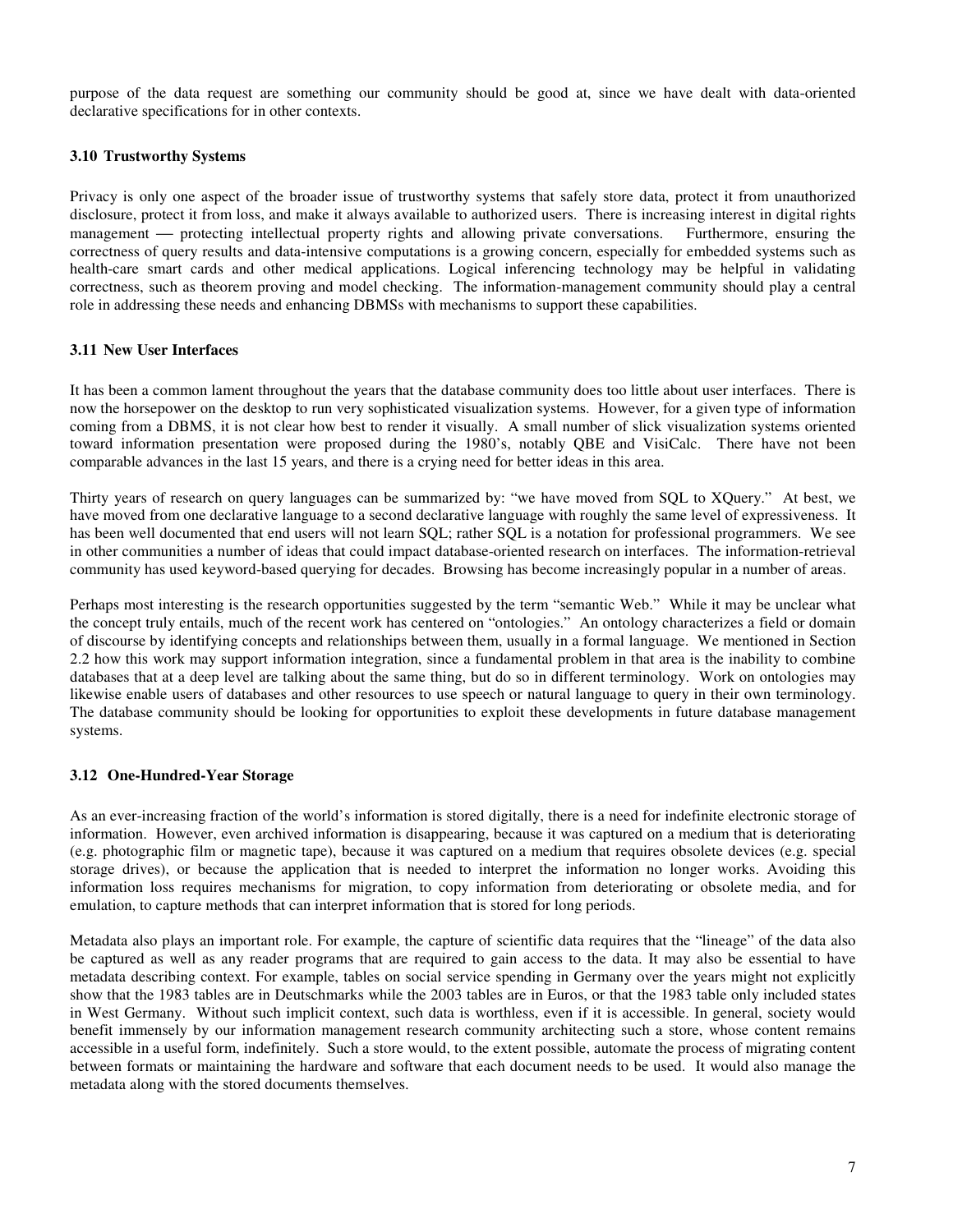#### **3.13 Query Optimization**

Many of the participants saw query optimization as an important element of one or another of the endeavors discussed above. The general principle is that when we deal with very large volumes of data, we tend to manipulate that data in a regular way. This regularity allows very-high-level languages like SQL or XQuery to be used in the database world successfully, but almost nowhere else. But very-high-level languages demand a competent optimizer. Participants suggested that we need further work on optimization of information integrators, for semistructured query languages like XQuery, for stream processors, for sensor networks, and possibly for other domains as well

It was also observed that many uses of SQL systems involve sequences of relatively simple queries, embedded in a hostlanguage program, all cooperating to accomplish one task. We see the need to consider inter-query optimization involving large numbers of queries, even in the very traditional, pure-relational setting.

### **4 Next Steps and Discussion**

Many of the research directions suggested in the body of the report are very long-term goals. However, the Lowell participants had several suggestions for next steps that should be readily accomplishable by the time the next meeting is held, five or so years from now. Several goals were mentioned in the narrative above, such as the proposal to reconsider DBMS architecture to handle new data types, approximate reasoning, and to treat both procedures and data as co-equal. In this section, we call out some other next steps.

We think that information-integration research would be well served by generating a test bed and collection of integration tasks. Doing so would allow easy access to a test platform for anybody with an integration idea. The test bed would allow a controlled way to compare solutions, including the opportunity to gain bragging rights, if one is currently the best at one or another of these integration tasks. And it would help generate interest in this research area. Several researchers pointed out that TREC [7] has served the same purpose in the IR community

There was considerable discussion about how to construct such a test bed. While there are many design issues to enable controlled experiments, the most pressing problem is obtaining appropriate data sets. One potentially practical proposal was for 10--20 Computer Science departments to make public some of their nonproprietary classroom scheduling or other similar data. Any member of a CS department who can make such a data set available is urged to contact Mike Stonebraker, who will coordinate the construction of this test bed. Perhaps a more sophisticated test bed with much larger data sets can be proposed.

There was considerable support for the position that many of the traditional research focuses were solved problems (e.g. ACID properties). Others countered that "sea changes" in related technology might require revisiting these problems, and that there is always the potential of finding simpler mechanisms that can be more easily implemented or more powerful mechanisms that can be more broadly applied. There was also a heated discussion concerning whether stream-processing systems would require a new DBMS engine or whether current ones could adapt to the new requirements successfully.

Discussion also centered on the level at which information integration should occur. Although many thought the DBMS was the best place to do it, others thought it would be more natural and widespread at the application (i.e., web services) level. There was also considerable discussion about whether Web services would make any progress on addressing semanticheterogeneity issues. Some thought that de-facto standards would emerge for such services; while others countered that the electronic component community has been trying hard for years to standardize on a set of services (Rosetta Net) with limited success.

We close this report with two observations on which there was general agreement. First, the database research community should avoid drawing too narrow a box around what we do. We need to explore opportunities for combining database and related technologies that can improve the usage of information, such as information visualization technologies, which has often been left to the domain of other research communities. To broaden the set of technologies database researchers apply, they need to expand their breadth of competencies. One is reminded of the plasterers union which decided many years ago, when wallboard was being introduced, that it was not their competency. As plaster was replaced by wallboard, the union lost